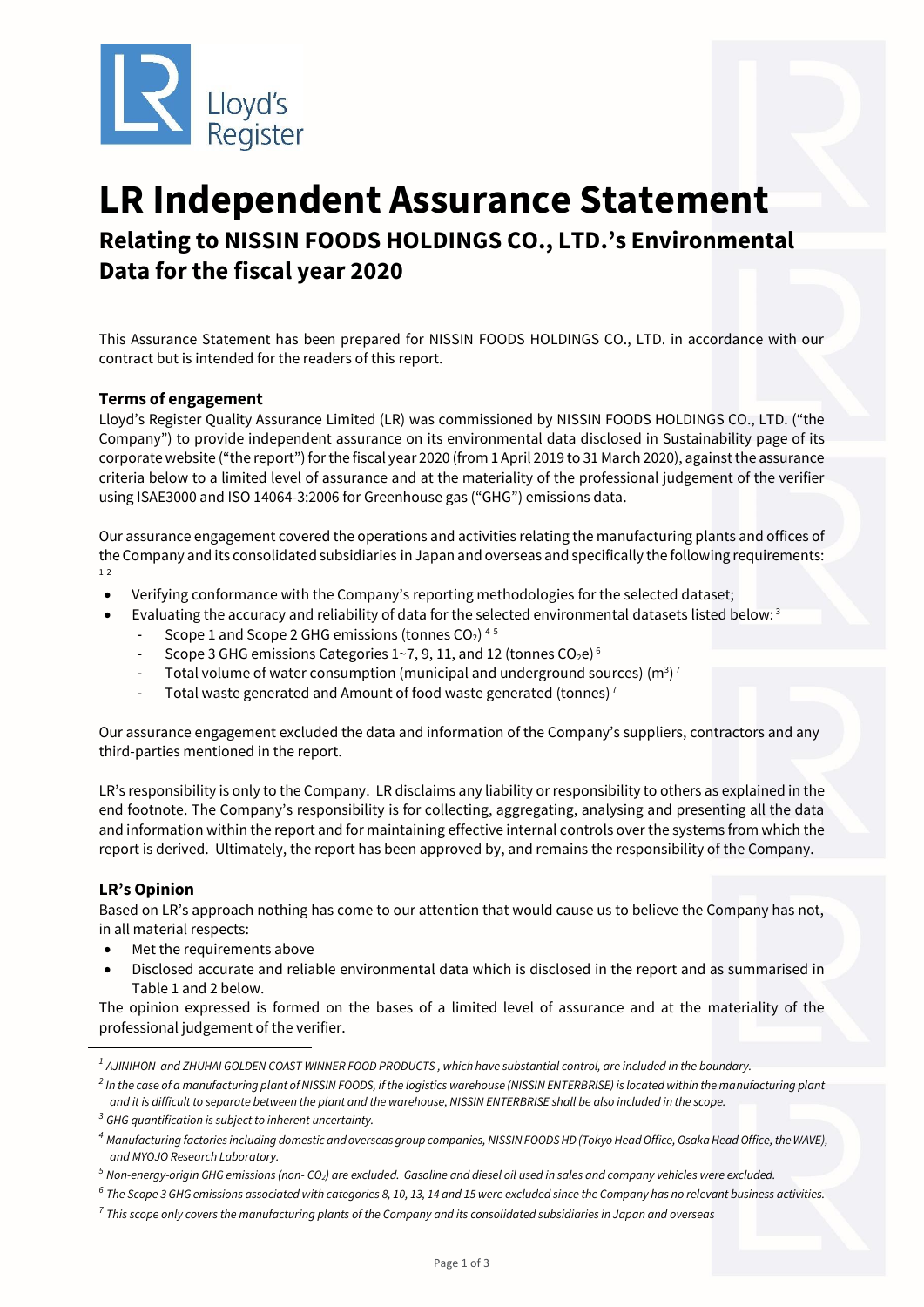

**Note:** The extent of evidence-gathering for a limited assurance engagement is less than for a reasonable assurance engagement. Limited assurance engagements focus on aggregated data rather than physically checking source data at sites. Consequently, the level of assurance obtained in a limited assurance engagement is substantially lower than the assurance that would have been obtained had a reasonable assurance engagement been performed.

# **LR's approach**

LR's assurance engagements are carried out in accordance with ISAE3000 and ISO14064-3 for GHG emissions. The following tasks though were undertaken as part of the evidence gathering process for this assurance engagement:

- Auditing the Company's data management systems to confirm that there were no significant errors, omissions or misstatements in the Report. We did this by reviewing the effectiveness of data handling procedures, instructions and systems, including those for internal verification.
- Interviewing with those key people responsible for compiling the data and drafting the report.
- Sampling datasets and traced activity data back to aggregated levels;
- Verifying the historical data and records associated with Scope 1, Scope 2, and Scope 3 GHG emissions, total volume of water consumption, and total waste generated for the fiscal year 2020; and
- Implementing a "No Visitor" Policy due to the global infection spread of COVID-19, interviewing and verification were conducted remotely via emails, telephone, and Microsoft Teams to Kansai plant of NISSIN FOOD PRODUCTS CO., LTD., Osaka plant of NISSIN CISCO CO., LTD., and the head office of NISSIN FOODS HOLDINGS CO., LTD. to investigate whether the data management systems have been effectively implemented.

#### **Observations**

The Company should further demonstrate the accuracy and reliability of its future reports. This is particular to establish an internal data and reporting management system for its overseas operations.

## **LR's standards, competence and independence**

LR implements and maintains a comprehensive management system that meets accreditation requirements for ISO 14065 *Greenhouse gases – Requirements for greenhouse gas validation and verification bodies for use in accreditation or other forms of recognition* and ISO/IEC 17021-1 *Conformity assessment – Requirements for bodies providing audit and certification of management systems – Part1: Requirements* that are at least as demanding as the requirements of the International Standard on Quality Control 1 and comply with the *Code of Ethics for Professional Accountants* issued by the International Ethics Standards Board for Accountants.

LR ensures the selection of appropriately qualified individuals based on their qualifications, training and experience. The outcome of all verification and certification assessments is then internally reviewed by senior management to ensure that the approach applied is rigorous and transparent.

This verification is the only work undertaken by LR for the Company and as such does not compromise our independence or impartiality.

Signed Dated: 12 May 2021

Sne[20. 5.

Saeko Shimizu LR Lead Verifier On behalf of Lloyd's Register Quality Assurance Limited Queen's Tower A, 10th Floor, 2-3-1, Minatomirai, Nishi-ku, Yokohama 220-6010, Japan

LR reference: YKA00000666